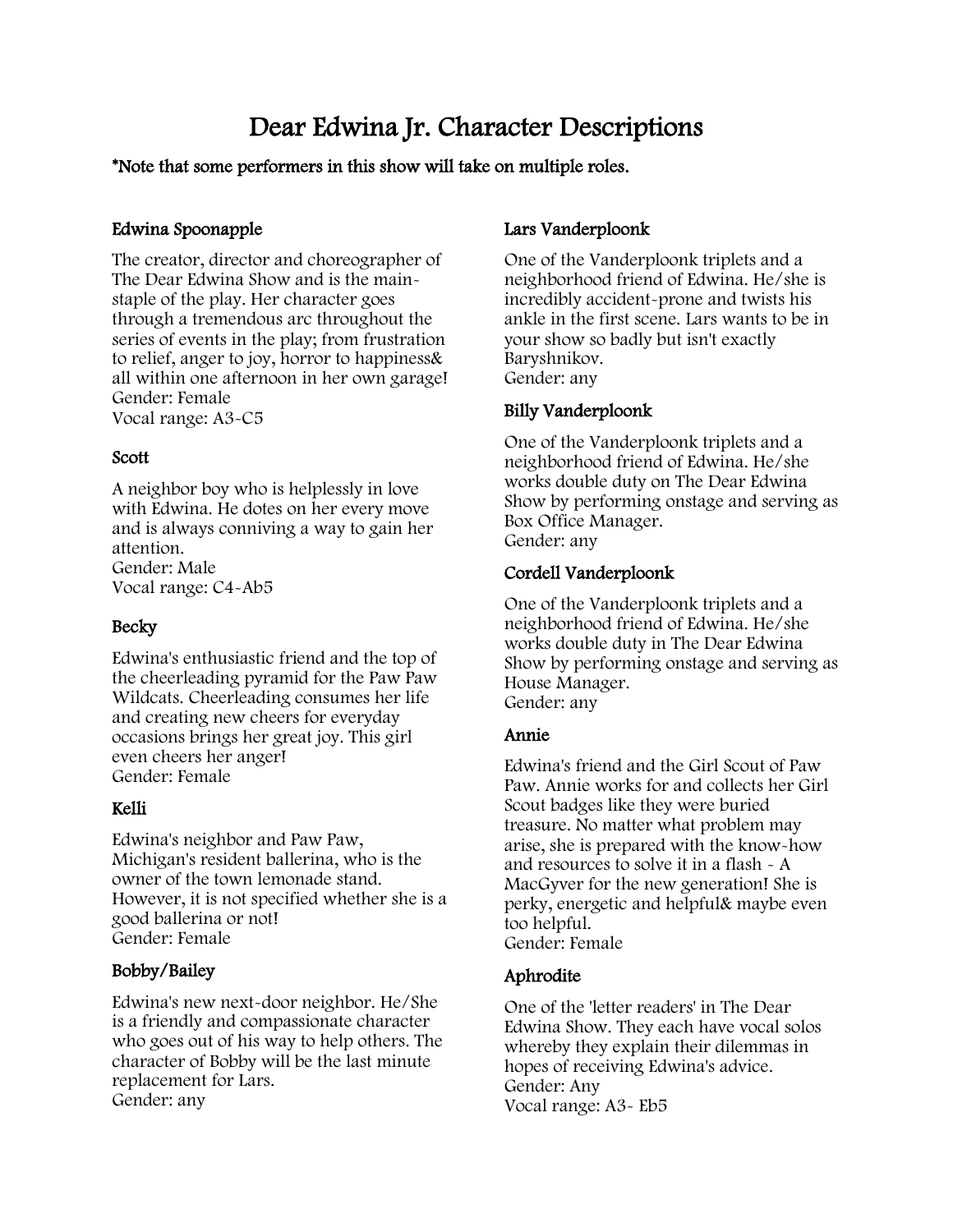#### Carrie

One of the 'letter readers' in The Dear Edwina Show. They each have vocal solos whereby they explain their dilemmas in hopes of receiving Edwina's advice. Gender: Female Vocal range: B3-D5

# Abigail

One of the 'letter readers' in The Dear Edwina Show. They each have vocal solos whereby they explain their dilemmas in hopes of receiving Edwina's advice. Gender: Female Vocal range : B3-D5

# Periwinkle

One of the 'letter readers' in The Dear Edwina Show. They each have vocal solos whereby they explain their dilemmas in hopes of receiving Edwina's advice. Gender: Any Vocal range: Bb3-C5

# Ziggy & The Marching Band

One of the 'letter readers' in The Dear Edwina Show. They each have vocal solos (aside from the Marching Band, who only sing backup vocals) whereby they explain their dilemmas in hopes of receiving Edwina's advice. Gender: Any Vocal range: Ab3-Ab4

# Vladimir

Edwina's scary uncle from afar. The actor should be a strong enough singer to feel comfortable with their own song and a strong enough actor to engage the audience with their story while maintaining a Transylvania "Dracula" accent. Gender: Male Vocal range: A3-F5

# Frank

A rude, self-centered, bratty, offensive, disrespectful, socially inept child and the subject of Vladimir's song, Frankenguest. This non-singing role requires the actor to speak their lines during musical breaks in the song. Gender: Male

# Chef Ludmilla

Part of a team to instruct the rest of the company on how to set a table in "Fork, Knife, Spoon." She is the chef that desperately needs help setting her table! Gender: Any Vocal rangE: A3-F5

## William

Part of a team to instruct the rest of the company on how to set a table in "Fork, Knife, Spoon." One of the Fairy Forkmother's helpers. Gender: Male Vocal range: Eb4-F5

#### Sonoma

Part of a team to instruct the rest of the company on how to set a table in "Fork, Knife, Spoon." One of the Fairy Forkmother's helpers. Gender: Any Vocal range: Eb4-F5

# Fairy Forkmother

Part of a team to instruct the rest of the company on how to set a table in "Fork, Knife, Spoon." She is the table-setting fairy that helps save the day! Gender: Female Vocal range: Bb4- Bb5

# Susie & The Napkins

Susie and The Napkins are a local band who have just come from a Battle of the